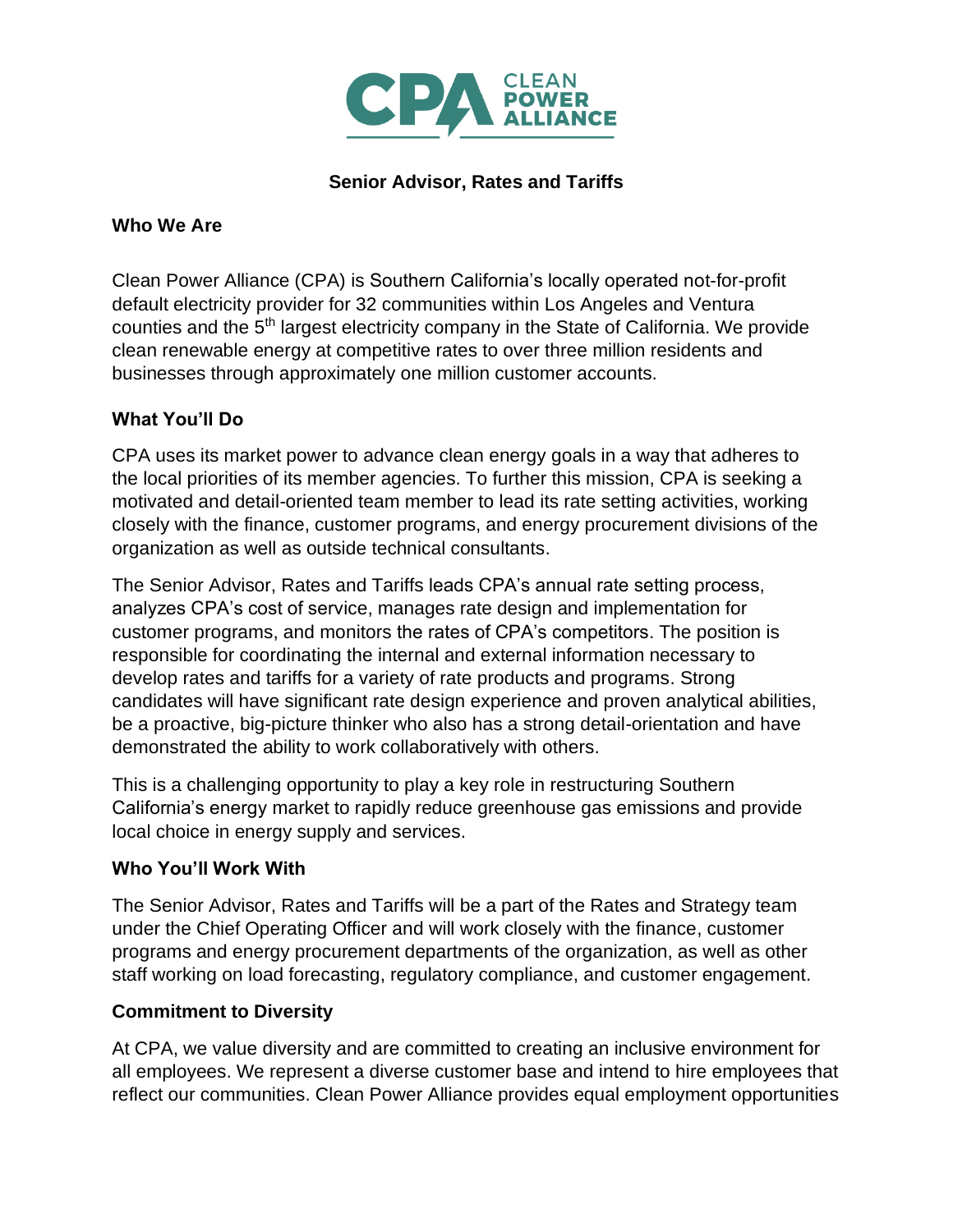to all applicants for employment and prohibits discrimination and harassment of any type without regard to race, color, religion, age, sex, national origin, disability status, genetics, protected veteran status, sexual orientation, gender identity or expression, or any other characteristic protected by federal, state, or local laws.

# **Culture**

CPA fosters a culture of open communication, responsibility, and intellectual curiosity. As a small team that has quickly built the largest Community Choice Aggregation program in the country, high levels of trust, collaboration, and mission alignment are key factors in success. We value fact-based creativity in our work, accountability with our stakeholders, and promote ethical engagement and diversity with our brand.

## **Successful Candidates Must Demonstrate the Following Abilities:**

- High attention to detail with strong organizational skills.
- Strong project management skills.
- Handle multiple priorities to meet deadlines and escalate key issues.
- Work accurately and swiftly under pressure.
- Demonstrate good judgement and integrity.
- Communicate effectively, orally and in writing and can translate complex technical information into non-technical language.
- Have a high tolerance for uncertainty but know how to bring things to resolution.
- Have a strong work ethic befitting a start-up environment.

## **Duties and Responsibilities**

- **Rate Setting, Rate Design and Implementation:** Lead CPA's annual rate setting effort. This includes designing options for rates that recover CPA's costs, recommending the appropriate rate design for various customer classes and products to CPA's Board of Directors, and coordinating with internal and external stakeholders to implement rates into CPA's billing and tracking systems.
- **Cost of Service Analysis:** Building from CPA's Cost of Service (COS) analysis tools, analyze CPA's COS at the product and customer class level to develop rate design recommendations that balance equitable cost recovery with competitive and other concerns.
- **Competitive Monitoring and Analysis:** Monitor the rates of CPA's competitors and prepare rate comparisons both for internal analysis and for periodic joint rate comparisons that CPA's produces in collaboration with Southern California Edison.
- **Custom Rate and Tariff Design and Analysis for Customer Programs and Strategic Accounts:** Analyze and develop unique rate recommendations to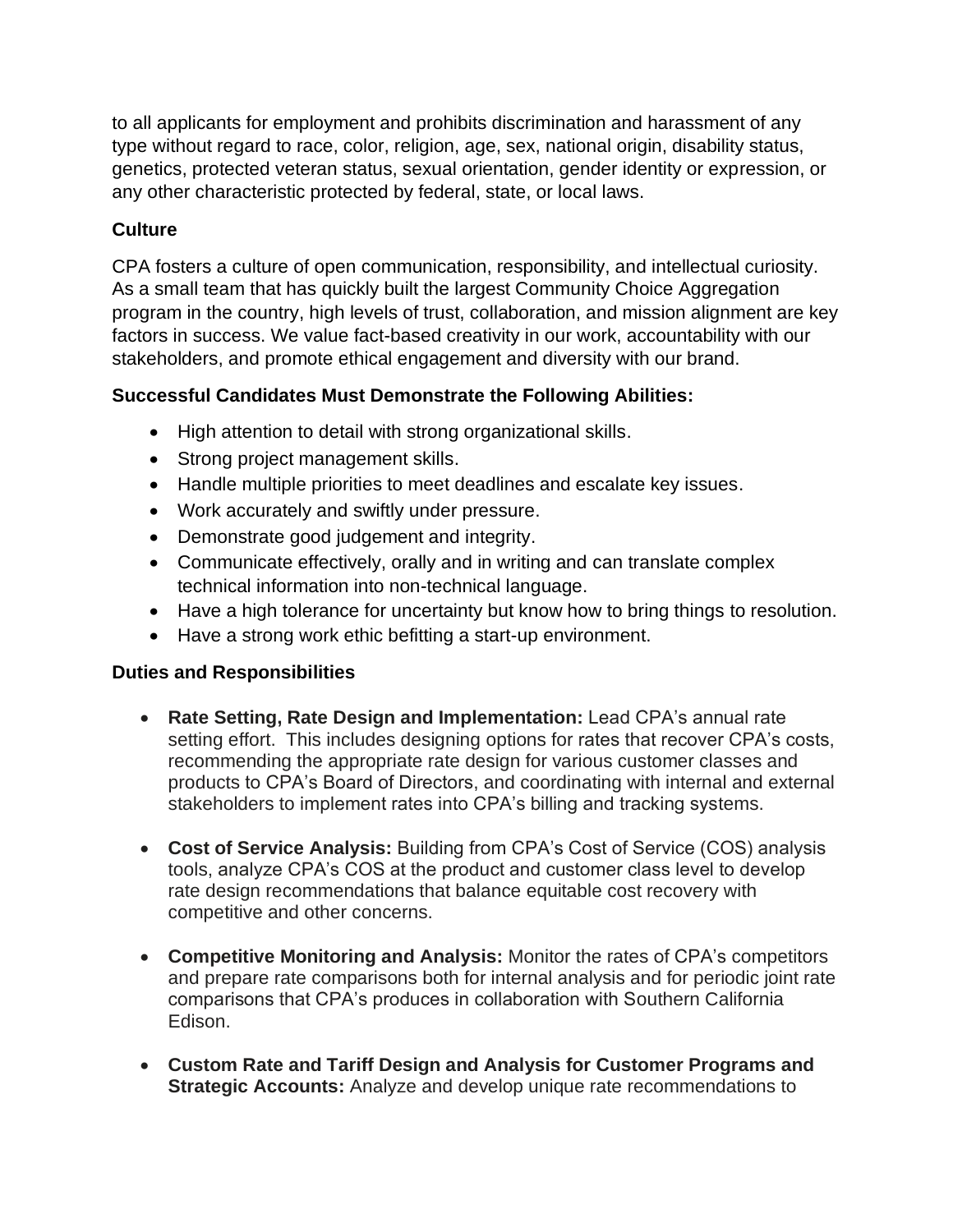support the development of innovative customer programs and retention of strategic accounts.

- **Net Energy Metering Tariff Management, Analysis and Refinement:** Manage the implementation of CPA's Net Energy Metering tariff (NEM) including managing the annual true up and cash out process, analyzing program costs and benefits, and proposing adjustments to program parameters, as needed.
- **Revenue Estimation and Revenue Forecasting Support:** Support CPA's finance department by providing inputs for revenue forecasting scenario analysis and financial modeling.
- **Management and Board reporting:** Prepare, deliver, and present reports and presentations to management and CPA's Board of Directors and Board Committees.
- **Other Duties as Assigned.**

## **Qualifications**

- BA or BS degree in in economics, statistics, information technology or related field, and at least 5 years of increasingly responsible experience in rate development or equivalent.
- Master's Degree is preferred.
- Experience working in electric utility, Community Choice Aggregation, or cleantech program is preferred.
- Ability to sit at a desk and work on a computer for prolonged periods.
- This position will be eligible for either hybrid or remote work options. The hybrid work option will require 2-3 assigned days in the downtown Los Angeles office and includes an enhanced transportation allowance. The remote work option requires in-person attendance at organization or team-wide events 3 times per year for 3-5 days per event with mass transportation reimbursement for travel within Southern California.

## **Required Skills**

- Excellent verbal and written communication skills.
- Excellent interpersonal, negotiation, and conflict resolution skills.
- Excellent organizational skills and attention to detail.
- Expert analytical skills.
- Ability to prioritize tasks and to delegate them when appropriate.
- Ability to act with integrity, professionalism, and confidentiality.
- Proficient with Microsoft Office Suite or related software.
- Proficiency working with SQL and relational databases such as Snowflake, Postgresql and Microsoft Access.